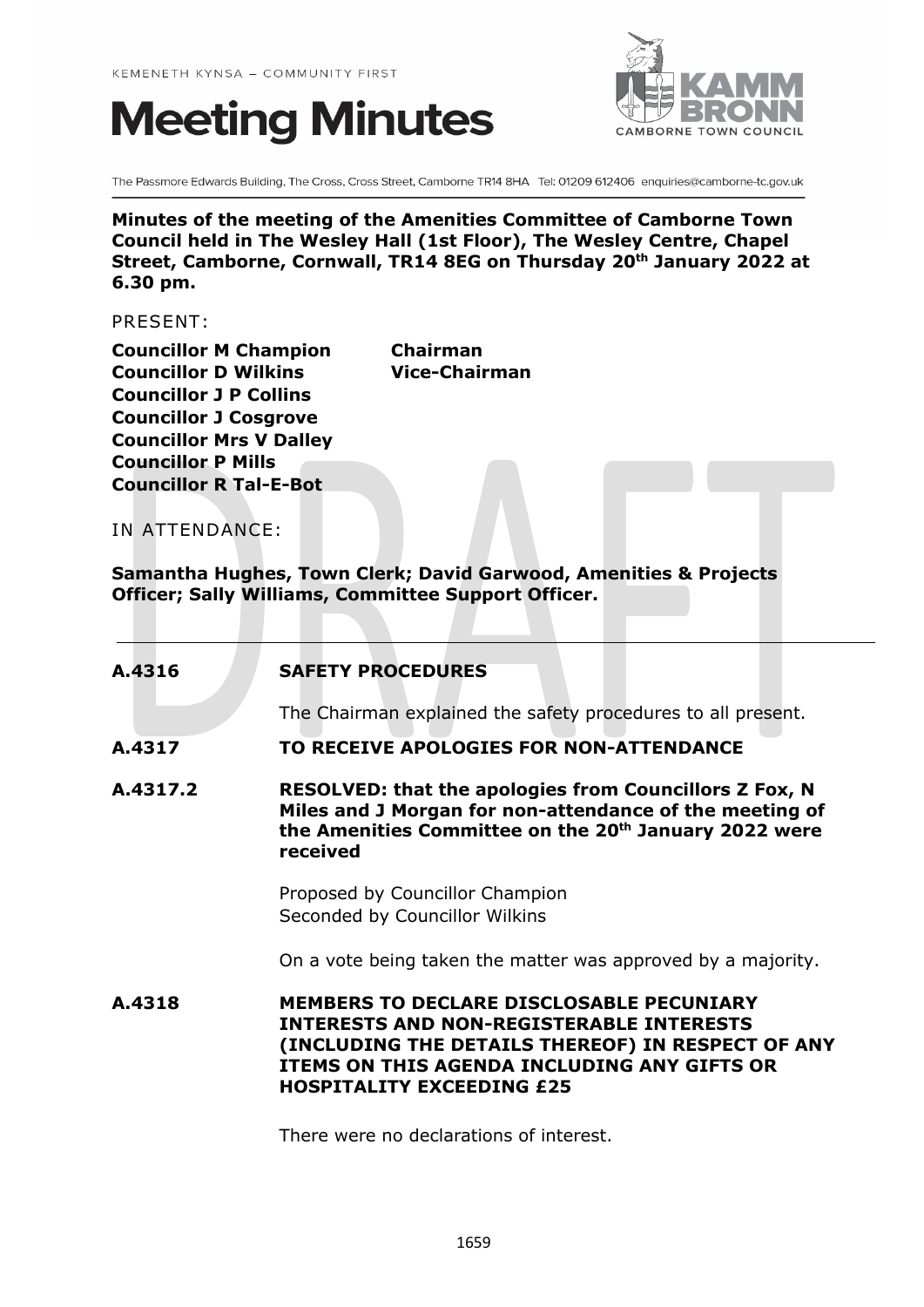# **A.4319 TO APPROVE WRITTEN REQUEST(S) FOR DISPENSATIONS**

There were no requests for dispensations.

# **A.4320 CHAIRMAN'S ANNOUNCEMENTS**

There were no Chairman's announcements.

- **A.4321 TO RECEIVE AND APPROVE THE MINUTES OF THE MEETING OF THE AMENITIES COMMITTEE HELD ON 18th NOVEMBER 2021 AND THE CHAIRMAN TO SIGN THEM**
- **A.4321.2 RESOLVED: that the minutes of the meeting of the Amenities Committee held on 18th November 2021 were received, approved, and signed by the Chairman**

Proposed by Councillor Champion Seconded by Councillor Wilkins

On a vote being taken the matter was approved unanimously.

# **A.4322 MATTERS ARISING, FOR INFORMATION ONLY, WHERE NOT INCLUDED BELOW**

Councillor Mills asked whether the Nature Recovery Working Party had been formed since the last Amenities meeting. The Clerk informed the Councillor that information needed to be gathered prior to the first meeting of the working party

**A.4323 PUBLIC PARTICIPATION (SUBJECT TO STANDING ORDER 3E MEMBERS OF THE PUBLIC ARE PERMITTED TO MAKE REPRESENTATIONS, ANSWER QUESTIONS AND GIVE EVIDENCE IN RESPECT OF ANY ITEM OF BUSINESS INCLUDED IN THE AGENDA, UP TO A MAXIMUM OF FIFTEEN MINUTES)**

There were no members of the public present.

**A.4324 TO RECEIVE THE NET POSITION BY CODE FOR THE AMENITIES REVENUE BUDGET TO THE END OF DECEMBER 2021 AND AGREE ANY ACTION**

**A.4324.2 RESOLVED: that the current net position by code for the Amenities Revenue Budget to the end of December 2021 was received and noted** 

> Proposed by Councillor Champion Seconded by Councillor Wilkins

On a vote being taken the matter was approved unanimously.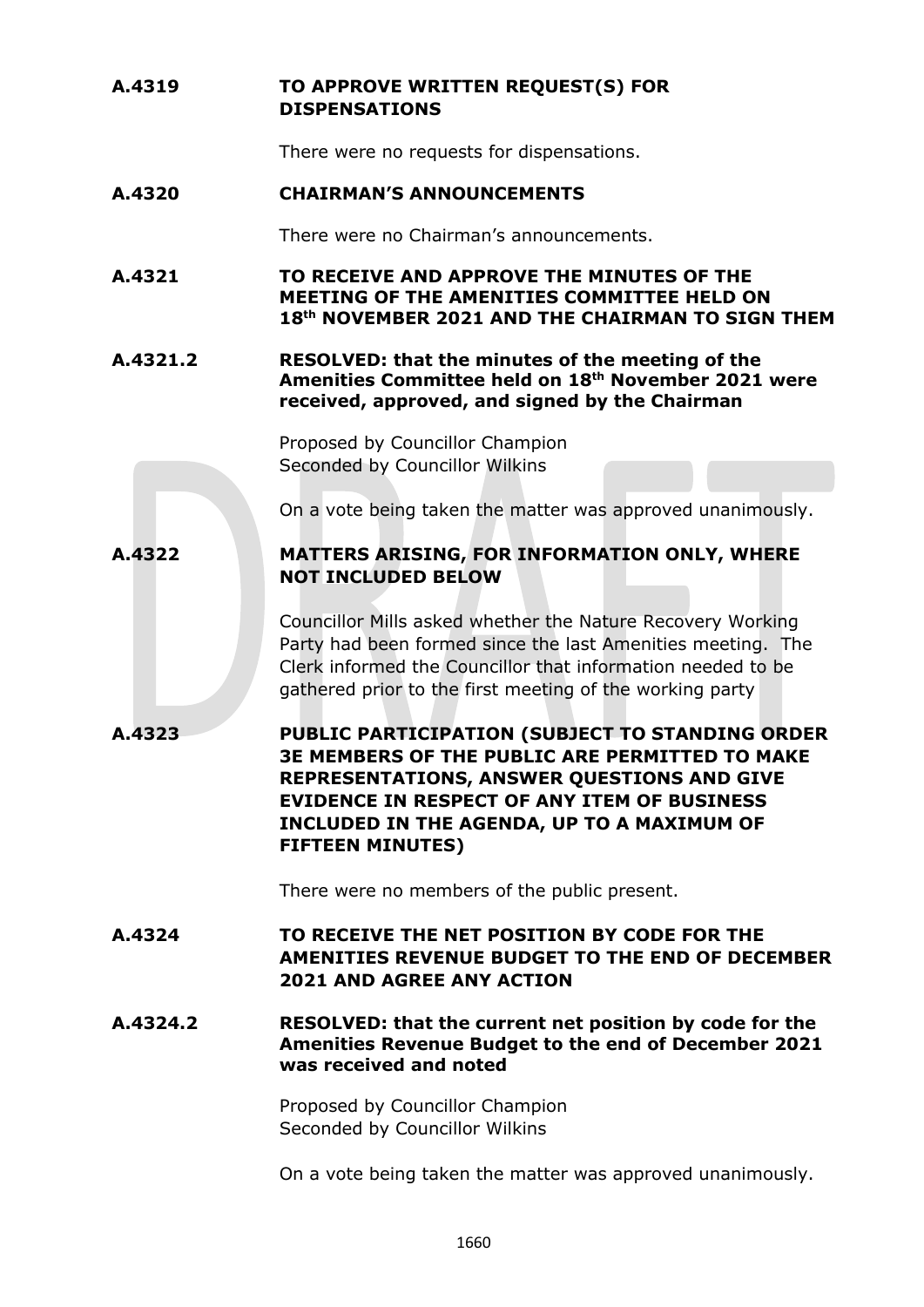## **A.4325 TO RECEIVE A VERBAL UPDATE FROM THE AMENITIES & PROJECTS OFFICER ON CURRENT PROJECTS, AGREE ACTION AND AUTHORISE EXPENDITURE**

The Amenities & Projects Officer gave a verbal update to Councillors. He explained that the Amenities team had experienced some staffing issues due to sickness but otherwise they were continuing with the annual maintenance and refurbishment of the street furniture.

The doors for the toilets in Camborne Recreation Ground have been repaired however there is now a need for additional security measures before the toilets can be re-opened. Currently the accessible toilet is the only one that is open as park footfall is lower at this time of year. Quotes have been sought for installation of CCTV. The Town Council will need a policy regarding usage.

The bollards outside Rosewarne toilets have been reinstated to prevent cars attempting to access the car park this way, as this is not an entrance. The water issues for Rosewarne toilets have now been rectified but once the water was reconnected some water leakage exposed asbestos panels. Quotes have been sought. It was also suggested that a member of the Amenities Team might be asked about designing some mural artwork for the toilets. The Amenities Officer suggested putting this to the team member and, if he is in agreement, to bring his design suggestions to the next Amenities Committee meeting before the work begins.

The Town Square is due to have a meter installed this month.

The Amenities Officer also reported that he was working on the business case for the Town Deal for Park Gerry which was very labour intensive. However, a meeting with the contractors and their team on Monday had been very reassuring. Lastly, he reported that the job vacancies for the Amenities Manager and Amenities Operatives were now live and there had been a good number of applicants.

### **A.4325.2 RESOLVED: that a verbal report on current projects was received from the Amenities and Projects Officer and a budget of £1,329 for the purchase of CCTV for the toilets in Camborne Recreation Ground was approved with expenditure authorised from the CCTV Capital budget code**

Proposed by Councillor Dalley Seconded by Councillor Wilkins

On a vote being taken the matter was approved unanimously.

### **A.4325.3 RESOLVED: that the replacement and reinstatement of the entire panel of asbestos in Rosewarne Car Park toilets was**

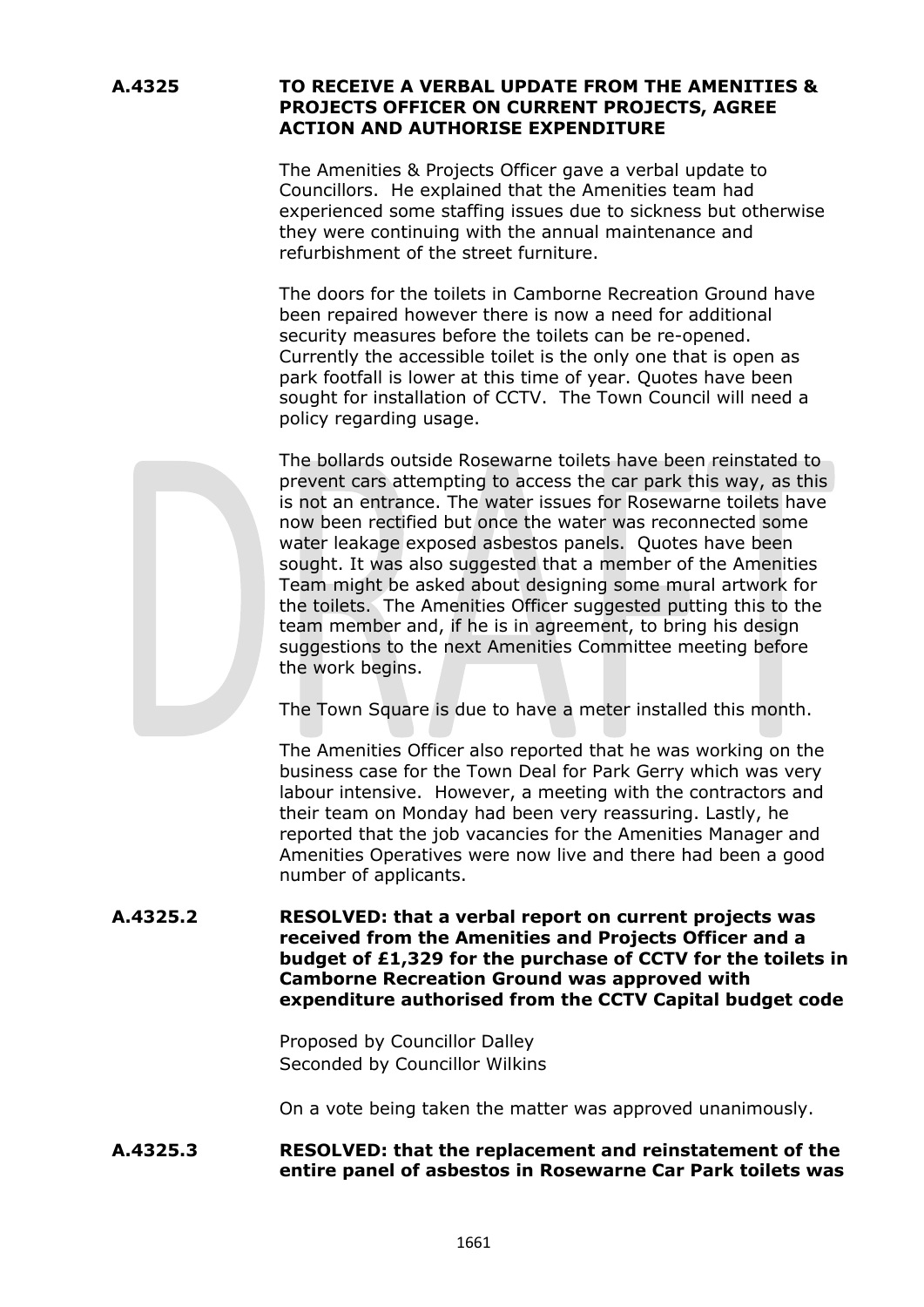#### **agreed and a budget, to be delegated to the Chair and Vice Chair, of up to £7,000 was approved with expenditure authorised from the Amenities EMR**

Proposed by Councillor Champion Seconded by Councillor Wilkins

On a vote being taken the matter was approved unanimously.

**A.4325.4 RESOLVED: that a member of the Amenities Team be asked if they would complete some mural artwork on the wall/s of the Rosewarne Car Park toilets and to bring any designs back to a future meeting of the Amenities Committee for agreement before work starts** 

> Proposed by Councillor Champion Seconded by Councillor Wilkins

On a vote being taken the matter was approved unanimously.

# **A.4326 TO RECEIVE A WRITTEN REPORT FROM THE AMENITIES AND PROJECTS OFFICER REGARDING A NEW VEHICLE, AGREE ACTION AND AUTHORISE**

The Amenities & Projects Officer explained the rationale of the report, explaining that a larger vehicle would be needed for the new operatives and to prevent the need for two vehicles to be used every day. In addition, the land rover needs increasing maintenance so option 2, to purchase a second-hand vehicle through a dealership, was recommended.

# **A.4326.2 RESOLVED: that a written report from the Amenities and Projects Officer regarding a new vehicle was received**

Proposed by Councillor Champion Seconded by Councillor Wilkins

On a vote being taken the matter was approved unanimously.

**A.4326.3 RESOLVED: that a budget of up to £16,000, with approval of quotes to be delegated to the Chair and Vice Chair, to purchase a second-hand vehicle through a dealership was approved with expenditure authorised from the Green Spaces EMR**

> Proposed by Councillor Champion Seconded by Councillor Mills

On a vote being taken the matter was approved unanimously.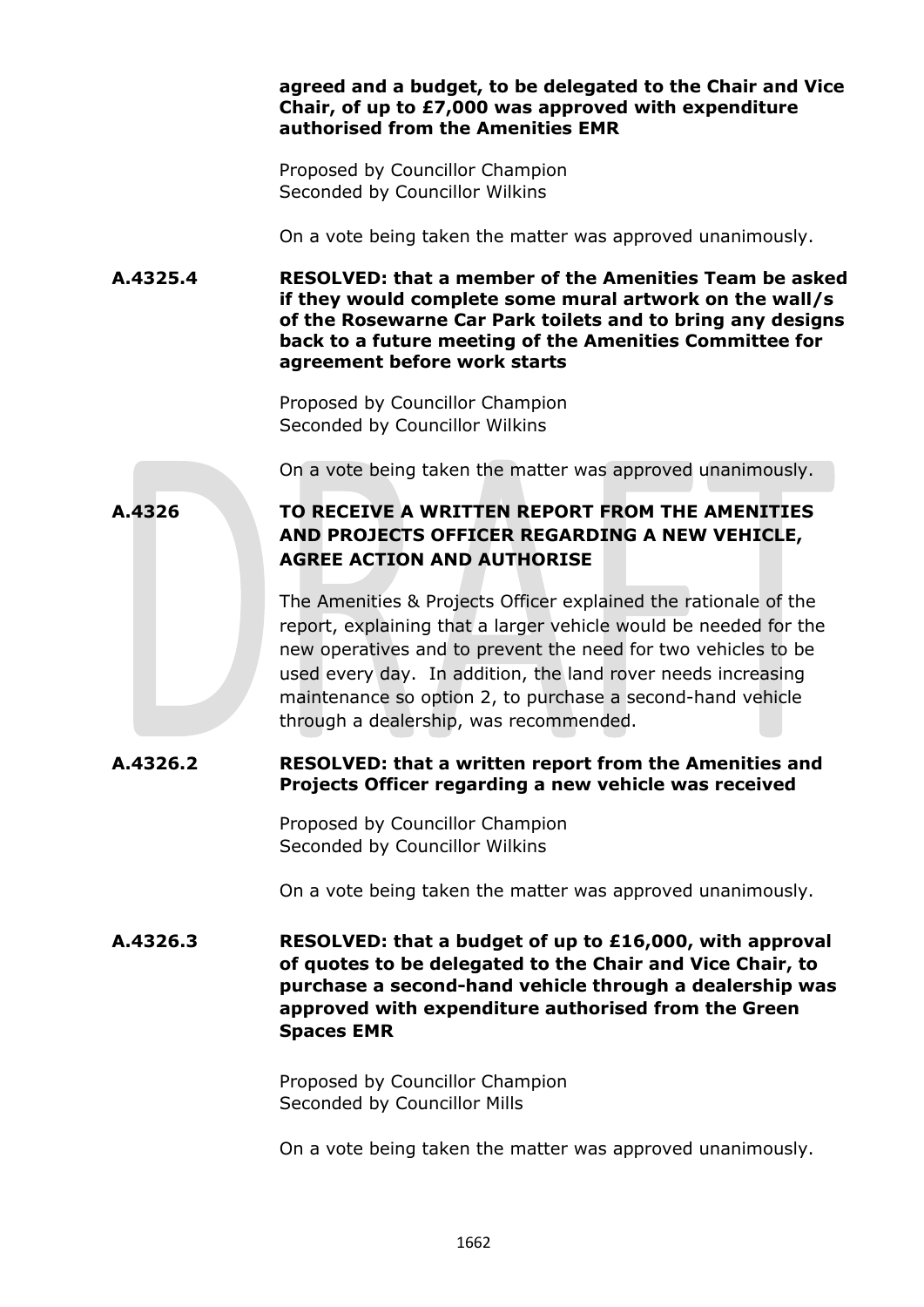## **A.4327 TO RECEIVE A MANAGEMENT AND MAINTENANCE PLAN FOR CAMBORNE RECREATION GROUND FOR 2022-2027 FROM THE AMENITIES AND PROJECTS OFFICER AND GREEN FLAG GUIDELINES, AGREE ACTION AND AUTHORISE EXPENDITURE**

The Amenities & Projects Officer explained that a Management and Maintenance Plan was needed for all green spaces. Within the plan for Camborne Recreation Ground there was the opportunity to apply for The Green Flag Award which has a mid-February deadline. The officer recommended that the Management and Maintenance Plan be ratified by the Town Council and then it could be used as an initial stepping-stone as it is a living plan and hence it will be dynamic.

**A.4327.2 RESOLVED: that a Management and Maintenance plan for Camborne Recreation Ground for 2022-2027 from the Amenities and Projects Officer and Green Flag Guidelines was received and approved**

> Proposed by Councillor Champion Seconded by Councillor Wilkins

On a vote being taken the matter was approved unanimously.

## **A.4327.3 RESOLVED: that an application for The Green Flag Award was approved**

Proposed by Councillor Dalley Seconded by Councillor Cosgrove

On a vote being taken the matter was approved unanimously.

# **A.4328 TO DISCUSS THE FALLEN SOLDIER STATUE AND AGREE ACTION**

Discussion was held about where the Fallen Soldier Statue should be put. Suggestions included possibly incorporating a sensory garden / Remembrance Wall within Park Gerry, the courtyard of the Passmore Edwards Building, or incorporated into a design for one of the walls of Rosewarne Car Park toilet block. As no preference was currently agreed upon and there is also the possibility of the Town Deal changing the centre of the town it was decided to put any decision into abeyance at present.

#### **A.4328.2 RESOLVED: that the Fallen Soldier Statue was discussed and a decision on a location for the statue should be made**